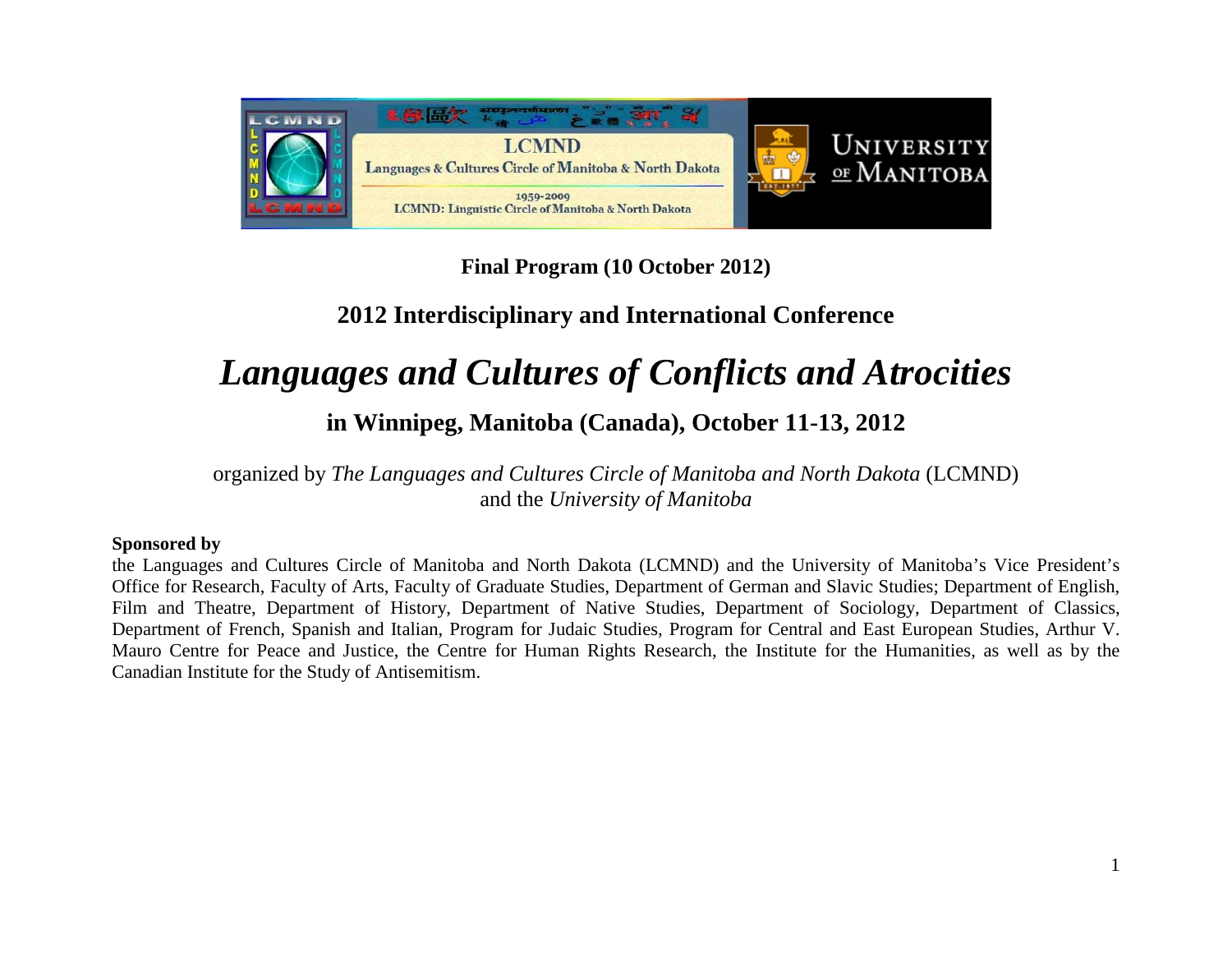#### **Conference Committee**

-Adina Balint-Babos (French Studies, University of Winnipeg) -Elena Baraban (Slavic Studies, University of Manitoba) -Catherine Chatterley (History, University of Manitoba) -Stephan Jaeger (German Studies, University of Manitoba), chair / LCMND President -Adam Muller (English and Comparative Literature and Film, University of Manitoba) -Andrew Woolford (Sociology, University of Manitoba)

A personal thank you from the conference committee for invaluable help with the conference organization goes to Pieter Prinsloo, Rose Fiorillo, Anita King, Linwood Delong, Alexandra Heberger, Erin Johnston-Weiss, and Kristin Yaworski, as well as to the staff of the Hotel Inn at the Forks, especially Toni Hudson, Kathy Stephens, and Angela Docouto. Without them, this conference would not have been possible.

**Conference Website**: [http://umanitoba.ca/faculties/arts/departments/german\\_and\\_slavic/3278.html](http://umanitoba.ca/faculties/arts/departments/german_and_slavic/3278.html)

#### **Conference venues**:

[University of Manitoba,](http://umanitoba.ca/) Fort Garry Campus (see [http://umanitoba.ca/faculties/arts/departments/german\\_and\\_slavic/3278.html](http://umanitoba.ca/faculties/arts/departments/german_and_slavic/3278.html) for directions) &

Hotel [Inn at The Forks,](http://innforks.com/) 75 Forks Market Road, Winnipeg, Manitoba, R3C 0A2; Tel: (204) 942-6555; Toll-free (North America): 1- 877-377-4100; Fax: (204) 942-6979; [info@innforks.com](mailto:info@innforks.com)

#### **Background on the history of the LCMND (Languages and Cultures Circle of Manitoba and North Dakota)**

The LCMND [\(http://www.umanitoba.ca/outreach/lcmnd/index.shtml\)](http://www.umanitoba.ca/outreach/lcmnd/index.shtml) started out in 1959 as a joint initiative by faculty members of the University of Manitoba (Winnipeg) and the University of North Dakota (Grand Forks). It was intended to provide a cross-border forum for scholarly exchange, and for fifty-two years has been highly successful in realizing its aim by organizing yearly conferences both north & south of the United States/Canadian border. In the 1980s the two founding universities were joined by the University of Winnipeg, North Dakota State University (Fargo), and Minot State University. In 2009 the Linguistic Circle of Manitoba and North Dakota changed its name to the Languages and Cultures Circle of Manitoba and North Dakota. The annual LCMND conference provides a great opportunity for interdisciplinary, regional, international, and trans-continental scholarly exchange. The 2012 conference will be the 53rd LCMND conference.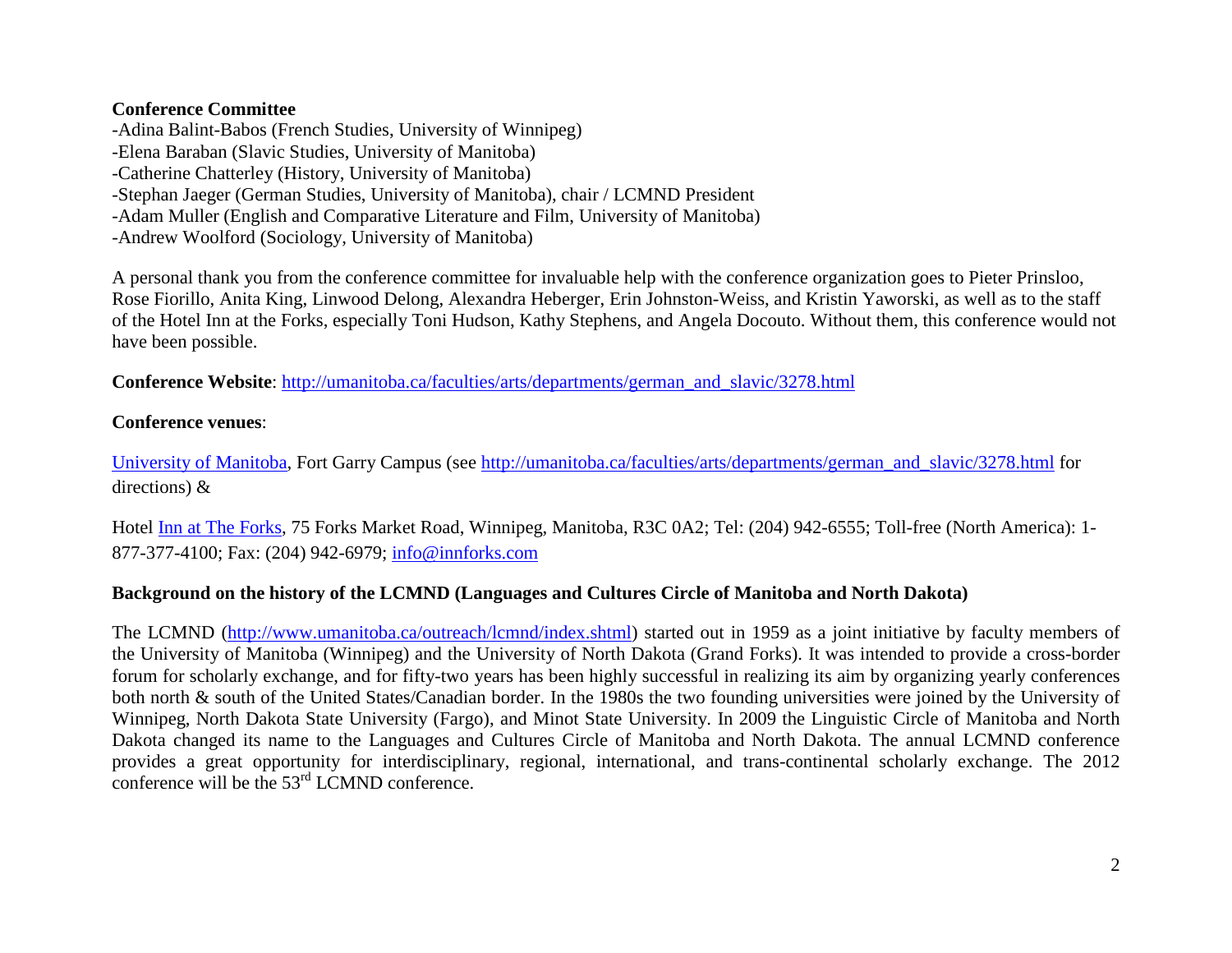# **Conference Registration Fees**

For details visit the conference website [http://umanitoba.ca/faculties/arts/departments/german\\_and\\_slavic/3278.html](http://umanitoba.ca/faculties/arts/departments/german_and_slavic/3278.html)

**For Presenters** (Note the registration fee includes the Thursday reception, Friday banquet, Saturday keynote lunch, coffee breaks, and Friday and Saturday morning continental breakfast / coffee breaks during the conference). Send in Registration form by Sept. 17, 2012.

**Full Registrants (Early Conference Registration by Sept. 17)** = \$100 **Graduate Students or Unwaged\* (Early Conference Registration by Sept. 17)** = \$75

**Full Registrants (Late Conference Registration after Sept. 17 or on-site)** = \$130 **Graduate Students or Unwaged\* (Late Conference Registration after Sept. 17 or on-site)** = \$100

#### **For Conference Particpants non-presenting**

Registration onsite (cheque or cash), by cheque or paypal (no registration form, but provide full name, university or other affiliation, if applicable, and email address) **Full Registrants:** Both days: \$40; one day (Friday or Saturday) \$20 **Graduate Students or Unwaged\*:** Both days: \$20; one day (Friday or Saturday) \$10

**Banquet registration for Conference Particpants non-presenting:** \$60, reservation and payment must be received by cheque or paypal by Sept. 28.

(all payments in Canadian Dollar; if you pay in US\$ use the exchange rate 1:1) \*Unwaged means without a full-time salary, income less than \$40000 a year

### **The Keynote lectures by Alison Landsberg (Oct. 11) and James Dawes (Oct. 12) are open to the public and free; to listen to the Lunch Keynote by Jill Scott (Oct. 13) a one-day registration for Oct. 13 is required.**

**You can either pay by PayPal** with your Credit Card by selecting your payment category at the conference website. **or by sending a cheque** (made payable to Languages and Cultures Circle of Manitoba and North Dakota) to: Dr. Stephan Jaeger / LCMND Conflicts and Atrocities Conference, Department of German and Slavic Studies, University of Manitoba, 326 Fletcher Argue Building, Winnipeg, MB R3T 5V5, Canada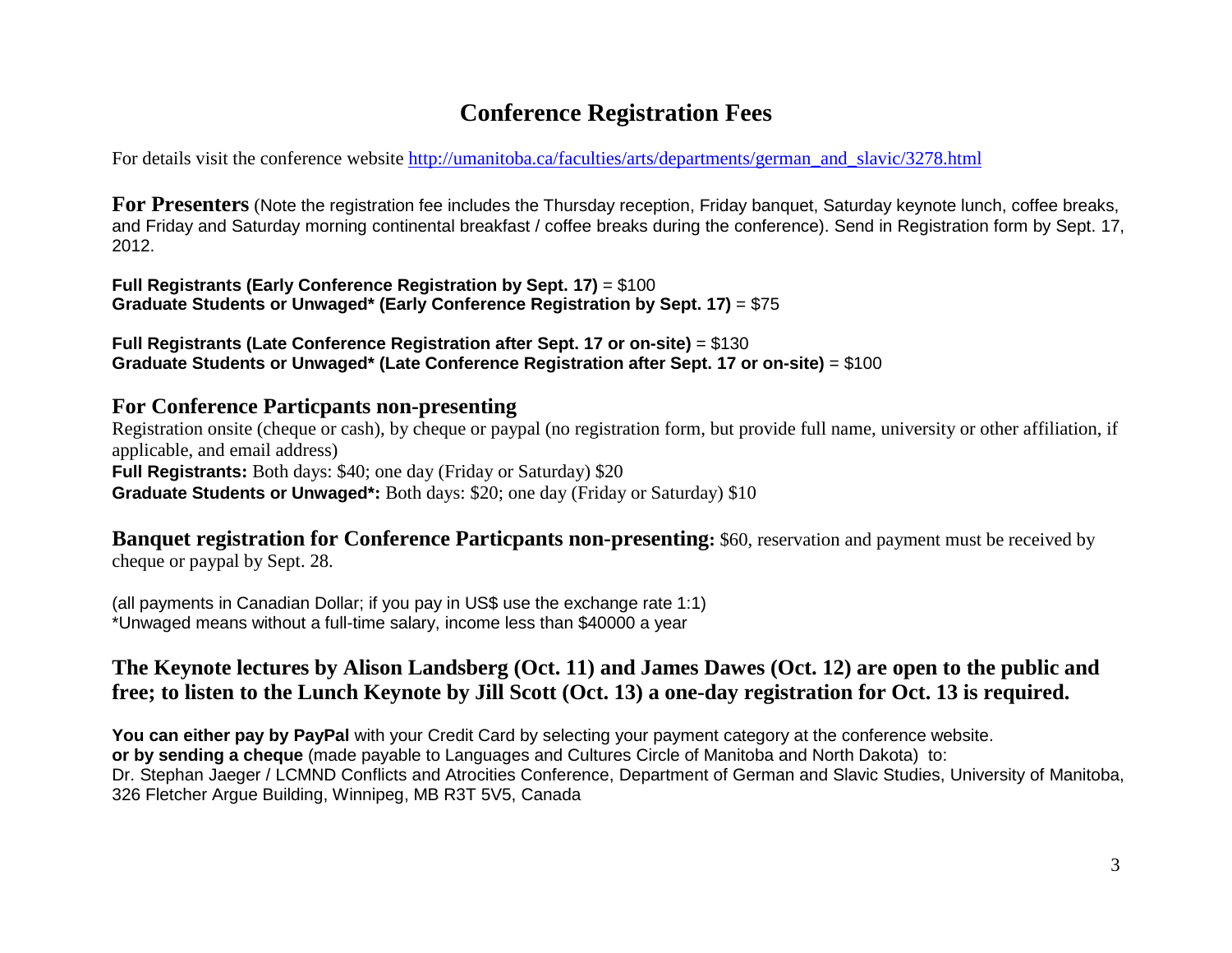# **Keynote Lecture 1 (Thursday, October 11, 19:00-21:00. University of Manitoba, Fort Garry Campus, 306 Tier Building) [Alison Landsberg \(](http://historyarthistory.gmu.edu/people/alandsb1)Associate Professor at George Mason University)**:



Dr. Landsberg, a scholar in History and Art History, specializes in memory studies and U.S. history, including early cinema, race and selfmaking, museums and the installation of memory. She is the author of *Prosthetic Memory: The Transformation of American Remembrance in the Age of Mass Culture* (Columbia UP 2004), in which she considers the way in which individuals are increasingly able to take on memories of events they did not live through. She is interested in the potential of such memories to produce empathy and to become the grounds for progressive politics.

# *Translating Atrocity: The Materiality of Virtual Sites of Experience*

Museums and memorials devoted to atrocities are premised on the idea that sharing in another group's trauma can be constructive both socially and politically. But what exactly does it mean to *share* in someone else's experience of atrocity? What would be required to make atrocity meaningful—while maintaining its historical specificity—across disparate cultures, geographies, temporalities and spaces? Any such inquiry must begin from the premise that it is impossible to ever fully capture another's experience. And yet, there is both a moral and political imperative to *try* to understand the nature and effects of distant atrocities. In this paper I will suggest that such work might be constructively theorized as, in effect, a project of translation. Inherent in the notion of translation, is the notion of incommensurability, of approximating rather than achieving verisimilitude. To consider this process as translation is to foreground its inevitable partiality, incompleteness, imperfection. The translation of atrocity would necessarily be a material, not simply linguistic process, and as such would have both a cognitive and an affective dimension. It would need to convey the specific, material details of historical experience but also the sensory, affective dimension. Finally, I will consider the extent to which certain virtual sites associated with atrocity museums, such as The Secret Annex Online (on the Anne Frank House website), might be particularly well suited to this sort of translation. As my paper will suggest, the virtual experience is both material and immaterial—material in that it is iconically connected to the real Anne Frank House and experienced by an embodied viewer, and yet immaterial in its profound artificiality as a graphically constructed space.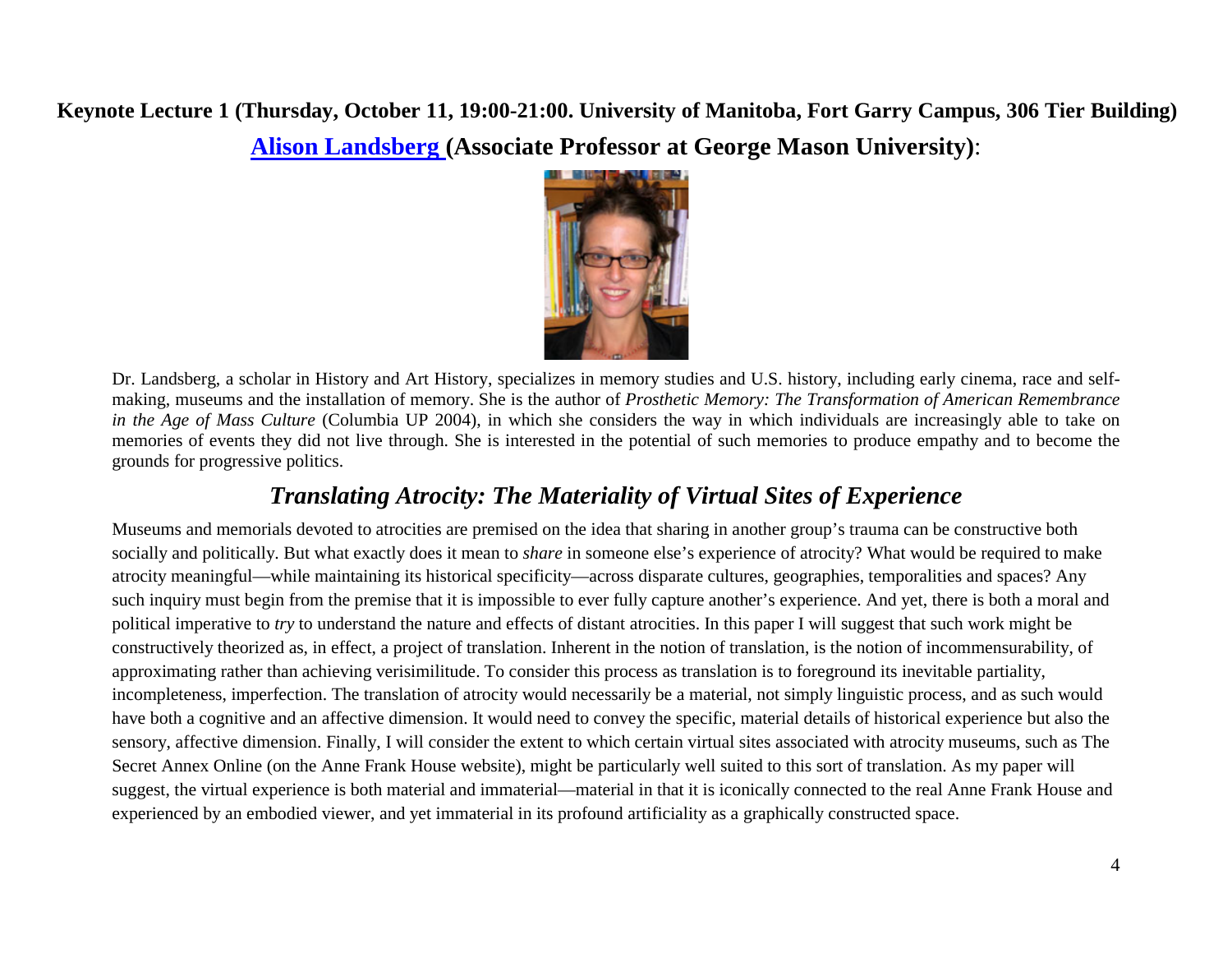### **Keynote Lecture 2 (Friday, Oct. 12, 13:30-15:15, Hotel Inn at the Forks, Forks Ballroom East)**

**[James Dawes](http://www.macalester.edu/english/facultystaff/jamesdawes/) (Professor, Macalester College)**:



Dr. Dawes, a scholar of American and Comparative Literature, is Chair and Professor of English at Macalester College and Founder and Director of the Program in Human Rights and Humanitarianism at Macalester College and specializes in literary and aesthetic theory, international law and human rights, trauma, and war studies. He is the author of *That the World May Know: Bearing Witness to Atrocity* (Harvard UP 2007) and *The Language of War: Literature and Culture in the US from the Civil War through World War II* (Harvard UP 2002). His current manuscript is entitled *Evil Men*.

# **Confessions of a War Criminal**

This paper is about atrocity and representation. Based on interviews I have conducted with convicted war criminals, it analyzes the different ways people have tried to make sense of our astonishing capacity for evil. The perpetrators interviewed for this project had committed atrocities, caused incalculable suffering, but they had also experienced trauma – indeed, had experienced their own crimes as a kind of trauma. What is the meaning of their grief and their apology? What do we learn about the ethics of representation from trying to tell their stories? This talk will seek to answer to these questions.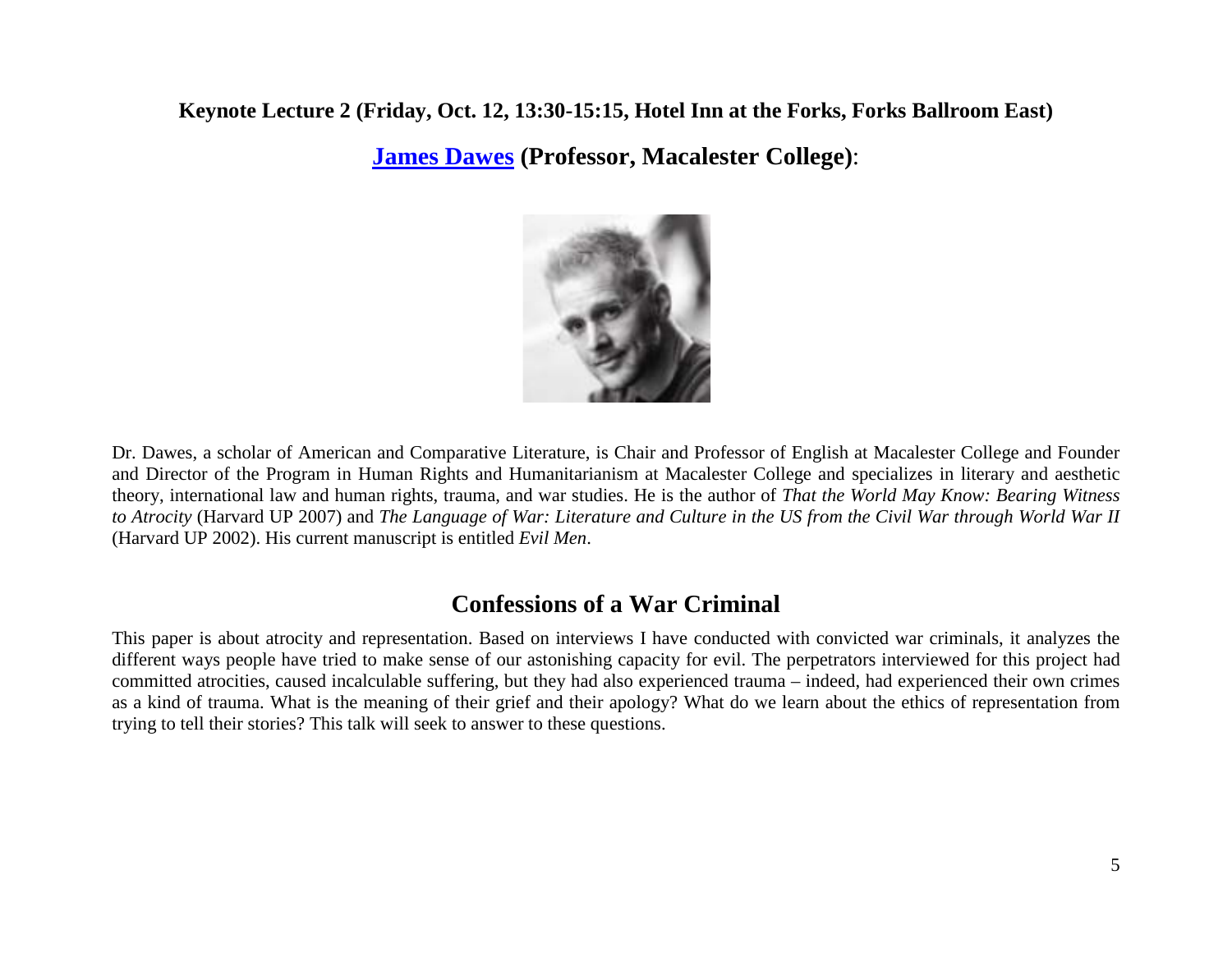### **Keynote Lecture 3 (Saturday, Oct. 13, 12:00-14:00, Hotel Inn at the Forks, Forks Ballroom East)**

-> Lunch Buffet in Forks Ballroom East; Keynote Lecture during the Lunch (one-day registration required)

**[Jill Scott](http://www.queensu.ca/german/department/facultyandstaff/scott.html) (Professor, Queen's University):**



Dr. Scott, a scholar of German and Comparative Literature, specializes in studies in conflict resolution, forgiveness and reconciliation, the social dynamics of mourning and grief, transitional and restorative justice, as well as in law and literature. She is the author of *A Poetics of Forgiveness* (Palgrave 2010) and of *Electra after Freud* (Cornell UP 2005).

# **The Quasi-Judicial Imagination:**

# **Restoring and Generating Justice in Post-Unification German Literature**

Restorative justice brings together victims, perpetrators, and their supporters in a collaborative dialogue about wrongdoing, the aim of which is to acknowledge harms, identify obligations, and to provide healing and restore balance to individuals, families and communities. Transitional justice, on the other hand, typically addresses prolonged human rights violations or historical oppression and seeks to nurture political transition to social stability. While there is a growing body of research on restorative and transitional justice addressing dozens of regions around the globe, the case of East Germany's incorporation into the Federal Republic of Germany has been largely absent. This paper will propose that restorative measures were and are indeed still necessary in a unified Germany, and will demonstrate how literary and cultural texts can expand and complicate our thinking on restorative justice, invent new forms of narrative justice, and indeed constitute a form of what I am calling generative justice.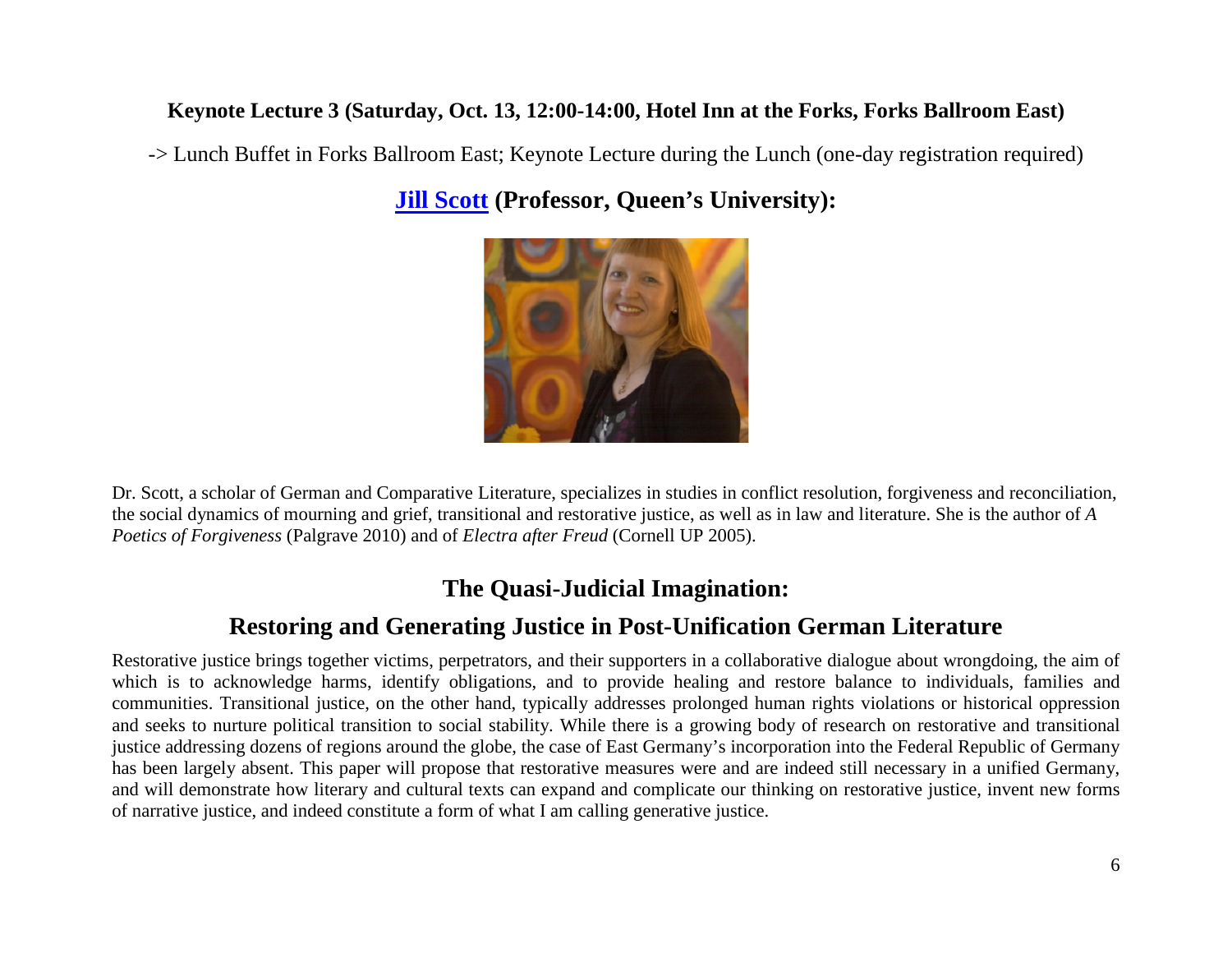### **Thursday, Oct. 11**

**15:00-17:45** Hotel Inn at the Forks (Front Lobby)

Conference registration

**17:45** Shuttle (Vital Transit Services) from Hotel Inn at the Forks to Fort Garry Campus (Tier Building)

**19:00-21:00**. University of Manitoba, Fort Garry Campus, 306 Tier Building

**Conference Opening** Stephan Jaeger (LCMND President, Conference Chair) Dr. Gary Glavin, Associate Vice President (Research), University of Manitoba Dr. Jeffery Taylor, Dean of Arts, University of Manitoba

**Keynote Lecture 1**:

Introduction & Moderator: Stephan Jaeger (University of Manitoba)

**Dr. Alison Landsberg (George Mason University): "Translating Atrocity: The Materiality of Virtual Sites of Experience"**

#### **21:00-22:30**

Reception, University of Manitoba, Fort Garry Campus, 600 Fletcher Argue Building, Faculty Lounge

**22:15** Shuttle (Vital Transit Services) from Fort Garry Campus (Tier Building) to Hotel Inn at the Forks

#### **Taxi phone numbers Winnipeg**

- Unicity Taxi 204-925-3131
- Duffy's Taxi 204-925-0101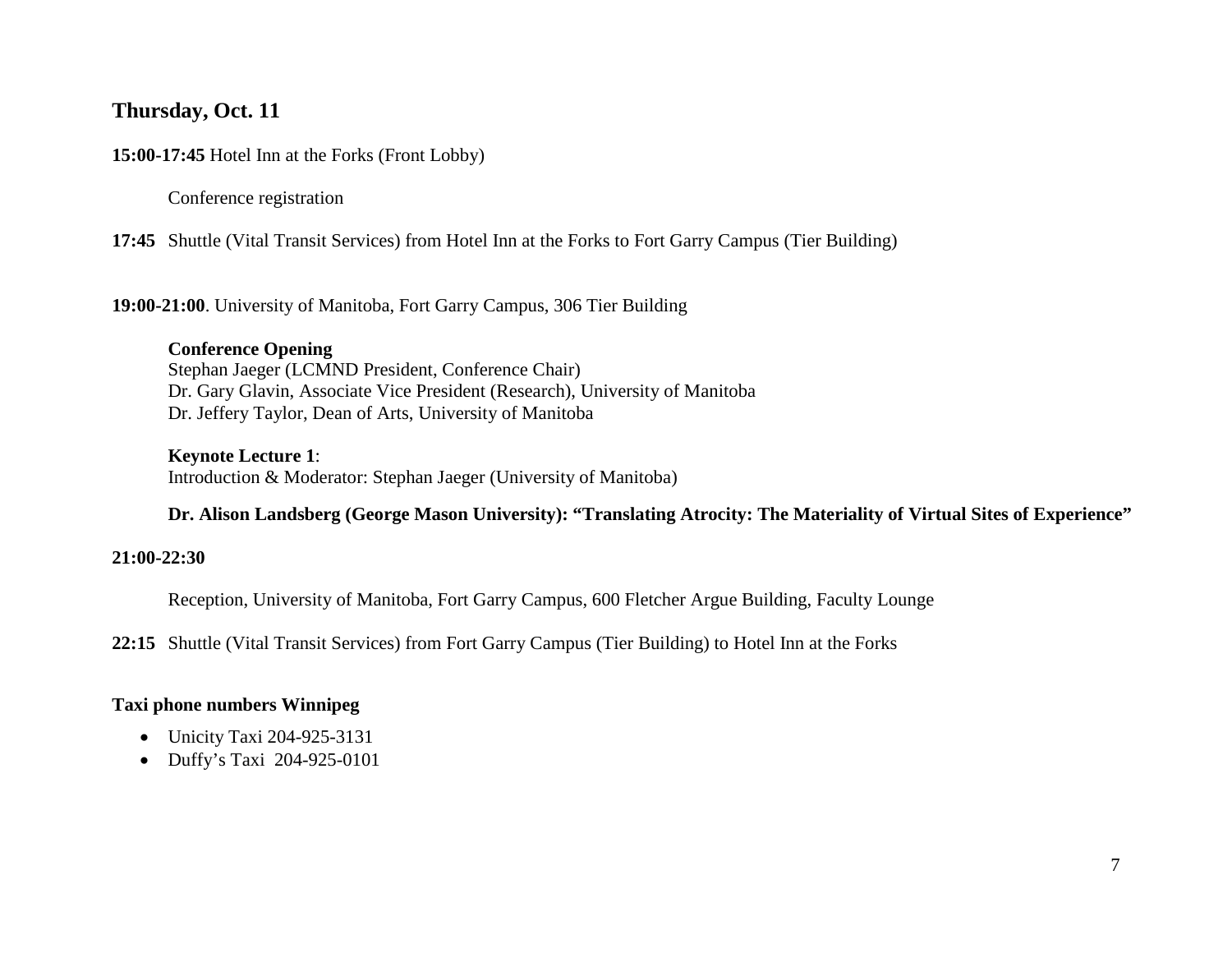## **Friday, Oct. 12, Hotel Inn at the Forks**

**8:00-17:00** Conference Registration (Foyer, second floor)

Book exhibit Fermwood Books (Foyer, second floor)

**8:00-8:30** Light Continental Breakfast (Foyer, second floor)

**8:30-10:00** Session 1

| 1A (Forks Ballroom East)                                                                                                                                                                                                                                                                                                                | <b>1B</b> (River Salon)                                                                                                                                                                                                                                                                                                                                                                                                                                       | 1C (Prairie Salon)                                                                                                                                                                                                                                                                                                                                                                                                                                                                                                                                                    |
|-----------------------------------------------------------------------------------------------------------------------------------------------------------------------------------------------------------------------------------------------------------------------------------------------------------------------------------------|---------------------------------------------------------------------------------------------------------------------------------------------------------------------------------------------------------------------------------------------------------------------------------------------------------------------------------------------------------------------------------------------------------------------------------------------------------------|-----------------------------------------------------------------------------------------------------------------------------------------------------------------------------------------------------------------------------------------------------------------------------------------------------------------------------------------------------------------------------------------------------------------------------------------------------------------------------------------------------------------------------------------------------------------------|
| <b>Literary Aesthetics of Atrocities</b>                                                                                                                                                                                                                                                                                                | <b>Ontologies and Memories of Genocide</b>                                                                                                                                                                                                                                                                                                                                                                                                                    | <b>Combatants</b>                                                                                                                                                                                                                                                                                                                                                                                                                                                                                                                                                     |
| Moderator: Alexandra Heberger                                                                                                                                                                                                                                                                                                           | Moderator: Andrew Woolford (University                                                                                                                                                                                                                                                                                                                                                                                                                        | Moderator: Lucas Tromly (University of                                                                                                                                                                                                                                                                                                                                                                                                                                                                                                                                |
| (University of Manitoba)                                                                                                                                                                                                                                                                                                                | of Manitoba)                                                                                                                                                                                                                                                                                                                                                                                                                                                  | Manitoba)                                                                                                                                                                                                                                                                                                                                                                                                                                                                                                                                                             |
| <b>Adina Balint-Babos</b> (University of<br>Winnipeg): The Writing of Herta<br><b>Müller: Poetics of Resistance</b><br><b>Michael Zimmermann</b> (University of<br>Regina): Fragmentation by Trauma in<br>Works by Herta Müller<br><b>Thyra E. Knapp</b> (University of North)<br>Dakota): Anne Duden and the<br>Aesthetics of Atrocity | <b>Kathy L. Gaca</b> (Vanderbilt<br>$\bullet$<br>University): Death to All Enemy<br>Sperm: Genocidal Culture since<br>Antiquity and its Basis in Martial<br>Power<br><b>Catherine Gilbert</b> (University of<br>Nottingham): From Surviving to<br>Living: The Role of Testimony in<br>Post-Genocide Rwanda<br><b>Shannon Scully (Clark University):</b><br>The Politics of Memory and the<br>Display of Human Remains in<br>Rwanda: Murambi Genocide Memorial | Michael Kilburn & Nathalie<br>$\bullet$<br><b>Saltikoff</b> (Endicott College): Soldiers'<br>Tales (Un)told: Multidisciplinary<br>Perspectives on Narrative and Trauma<br>in the Consideration and Treatment of<br>PTSD (and preTSD)<br><b>Elizabeth Pirnie</b> (University of<br>$\bullet$<br>Calgary): The Soldier I Was Then vs.<br>The Soldier I Am Now: Dichotomic<br><b>Identity Construction Through Winter</b><br>Soldier (2008) Testimonies<br>Lori Newcomb (Wayne State<br>$\bullet$<br>College): Double Jeopardy: Tim<br>O'Brien's The Things They Carried |

**10:00-10:30** Coffee break (Foyer, second floor)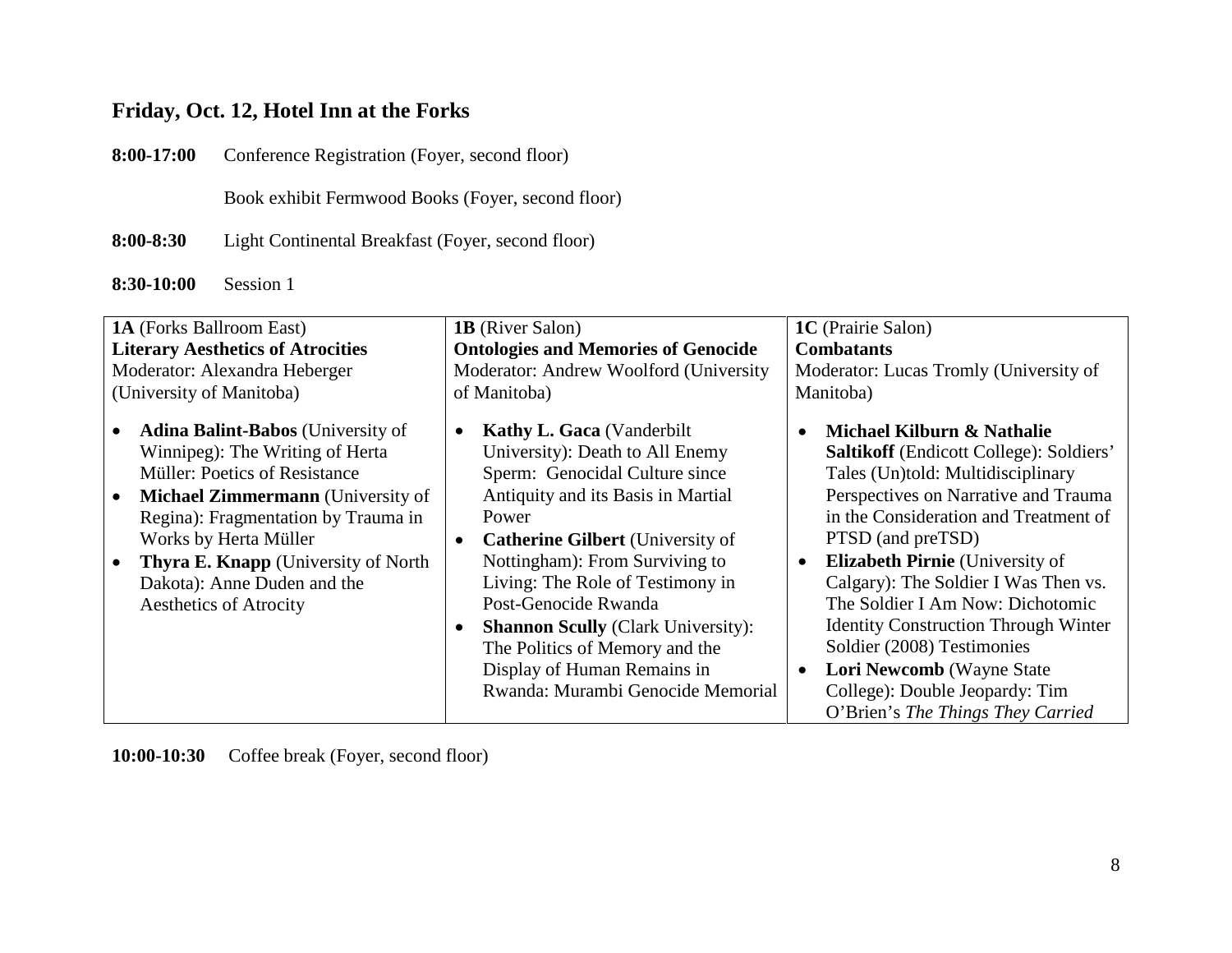#### **10:30-12:00** Session 2

| 2A (Forks Ballroom East)                                                                                                                                                                                                                                                                                                                                 | <b>2B</b> (River Salon)                                                                                                                                                                                                                                                                                                                                                                                                                     | 2C (Prairie Salon)                                                                                                                                                                                                                                                                                                                                                                                                                                  |
|----------------------------------------------------------------------------------------------------------------------------------------------------------------------------------------------------------------------------------------------------------------------------------------------------------------------------------------------------------|---------------------------------------------------------------------------------------------------------------------------------------------------------------------------------------------------------------------------------------------------------------------------------------------------------------------------------------------------------------------------------------------------------------------------------------------|-----------------------------------------------------------------------------------------------------------------------------------------------------------------------------------------------------------------------------------------------------------------------------------------------------------------------------------------------------------------------------------------------------------------------------------------------------|
| <b>Museum: Performance and Learning</b>                                                                                                                                                                                                                                                                                                                  | <b>Voices and Witnessing I</b>                                                                                                                                                                                                                                                                                                                                                                                                              | <b>Art and Silences</b>                                                                                                                                                                                                                                                                                                                                                                                                                             |
| Moderator: Jacqueline McLeod Rogers                                                                                                                                                                                                                                                                                                                      | Moderator: Linwood DeLong (University                                                                                                                                                                                                                                                                                                                                                                                                       | Moderator: Linda Dietrick (University of                                                                                                                                                                                                                                                                                                                                                                                                            |
| (University of Winnipeg)                                                                                                                                                                                                                                                                                                                                 | of Winnipeg)                                                                                                                                                                                                                                                                                                                                                                                                                                | Winnipeg)                                                                                                                                                                                                                                                                                                                                                                                                                                           |
| <b>Stephan Jaeger</b> (University of<br>Manitoba): Cultural History<br>Approaches to War Museums. To<br>Experience the Past and Learn for the<br>Future?<br>Jennifer Carter (Université du<br>Québec à Montréal): Beyond<br>pedagogy: The Imperative to Perform<br>in Museums of Human Rights<br>Note, Jennifer Orange had unfortunately to<br>withdraw. | <b>Sara Matthews</b> (Wilfrid Laurier)<br>$\bullet$<br>University): Teaching and Learning<br>from Narratives of Violence:<br>Photography as Witness<br><b>Angela Failler</b> (University of<br>$\bullet$<br>Winnipeg): Memorial Witnessing:<br>Public Sites Dedicated to the Victims of<br>the 1985 Air India Bombings<br><b>Dina Georgis</b> (University of Toronto):<br>lo<br>Queer Residues of War in Akram<br>Zaatari's Red Chewing Gum | <b>Nedzmina Vukovic</b> (University of<br>$\bullet$<br>Manitoba): The Silent Scream of the<br>War<br><b>Ana Laura Pauchulo</b> (University of<br>$\bullet$<br>Alberta): Possibilities in the<br>Impossibility of Representation:<br>Present Absences in the Siluetazo and<br>the REDress Project<br>Cynthia Milton (Université de<br>Montréal): Artistic Representations of<br>Human Rights Violations: Peru in a<br><b>Comparative Perspective</b> |

#### **12:00-13:30**

Lunch (up to participants)

Annual Business Meeting LCMND (River Salon)

#### **13:30-15:15**:

**Keynote Lecture 2** (Forks Ballroom East):

Introduction & Moderator: Adam Muller (University of Manitoba)

### **Dr. James Dawes (Macalester College): "Confessions of a War Criminal"**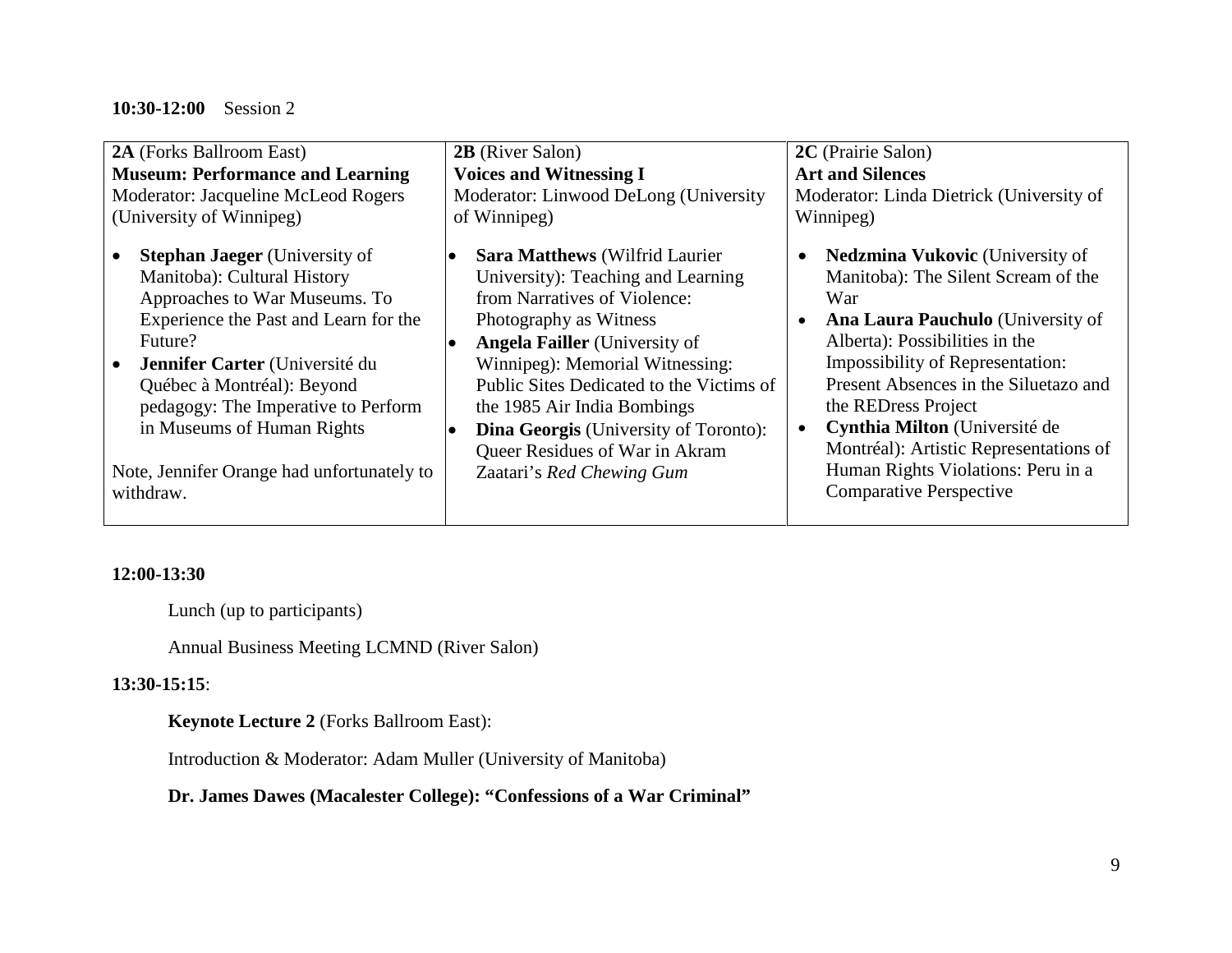### **15:15-15:45**

Coffee break (Foyer, second floor)

### **15:45-17:15** Session 3

| <b>3A</b> (Forks Ballroom East)                                                                                                                                                                                                                                                                                                                                                                                                                                                                                                           | <b>3B</b> (River Salon)                                                                                                                                                                                                                                                                                                                                                                                                                                                                                                                                                                                                      | 3C (Prairie salon)                                                                                                                                                                                                                                                                                                      |
|-------------------------------------------------------------------------------------------------------------------------------------------------------------------------------------------------------------------------------------------------------------------------------------------------------------------------------------------------------------------------------------------------------------------------------------------------------------------------------------------------------------------------------------------|------------------------------------------------------------------------------------------------------------------------------------------------------------------------------------------------------------------------------------------------------------------------------------------------------------------------------------------------------------------------------------------------------------------------------------------------------------------------------------------------------------------------------------------------------------------------------------------------------------------------------|-------------------------------------------------------------------------------------------------------------------------------------------------------------------------------------------------------------------------------------------------------------------------------------------------------------------------|
| <b>Rhetorics of Violence</b>                                                                                                                                                                                                                                                                                                                                                                                                                                                                                                              | <b>Voices and Witnessing II</b>                                                                                                                                                                                                                                                                                                                                                                                                                                                                                                                                                                                              | <b>Violence, Displacement, and Terror</b>                                                                                                                                                                                                                                                                               |
| Moderator: Elena Baraban (University of                                                                                                                                                                                                                                                                                                                                                                                                                                                                                                   | Moderator: Gaby Divay (University of                                                                                                                                                                                                                                                                                                                                                                                                                                                                                                                                                                                         | Moderator: Myroslav Shkandrij                                                                                                                                                                                                                                                                                           |
| Manitoba)                                                                                                                                                                                                                                                                                                                                                                                                                                                                                                                                 | Manitoba)                                                                                                                                                                                                                                                                                                                                                                                                                                                                                                                                                                                                                    | (University of Manitoba)                                                                                                                                                                                                                                                                                                |
| Désirée Lamoureux (University of<br>Western Ontario): 'True' novel or<br>cliché? Normalising the Survivor's<br>Experience in Gilbert Sinoué's Erevan<br><b>Anna Fournier</b> (University of<br>Manitoba): The Banality of Horror:<br>Language and Meaning in Western<br>Accounts of Violence in the Balkans<br><b>Jacqueline McLeod Rogers</b><br>(University of Winnipeg) & Tracy<br><b>Whalen</b> (University of Winnipeg): The<br>Material Messages of an Ethereal<br>Project: Storying The Canadian<br><b>Museum for Human Rights</b> | <b>Alexandra Heberger</b> (University of<br>$\bullet$<br>Manitoba): "Ich bin ein Lebender, kein<br>Ueberlebender" – I am a Human<br>Being, Not a Survivor. Edgar<br>Hilsenrath's Sarcastic Fight Against<br>Being a Living Memorial<br><b>Salvadoran Voices of Manitoba</b><br>$\bullet$<br>(University of Winnipeg):<br>Fragmentation, Silences, Oral History,<br>and Community Healing: Salvadoran<br>Voices of Manitoba<br><b>Michaela Zoehrer</b> (University of<br>$\bullet$<br>Augsburg), co-authored with Julika<br>Bake: The Performance of<br><b>Authenticity in Human Rights</b><br>Reporting and Comic Journalism | <b>Maria Konstantinov</b> (University of<br>Victoria): Representing and<br>Interpreting Experiences of the<br>Romani (Gypsy) Holocaust<br>Vassiliki Flenga (Ramapo College of<br>New Jersey): Genet's Aporia<br><b>Mustapha Hamil</b> (University of<br>Windsor): Plotting Terror in North<br><b>African Literature</b> |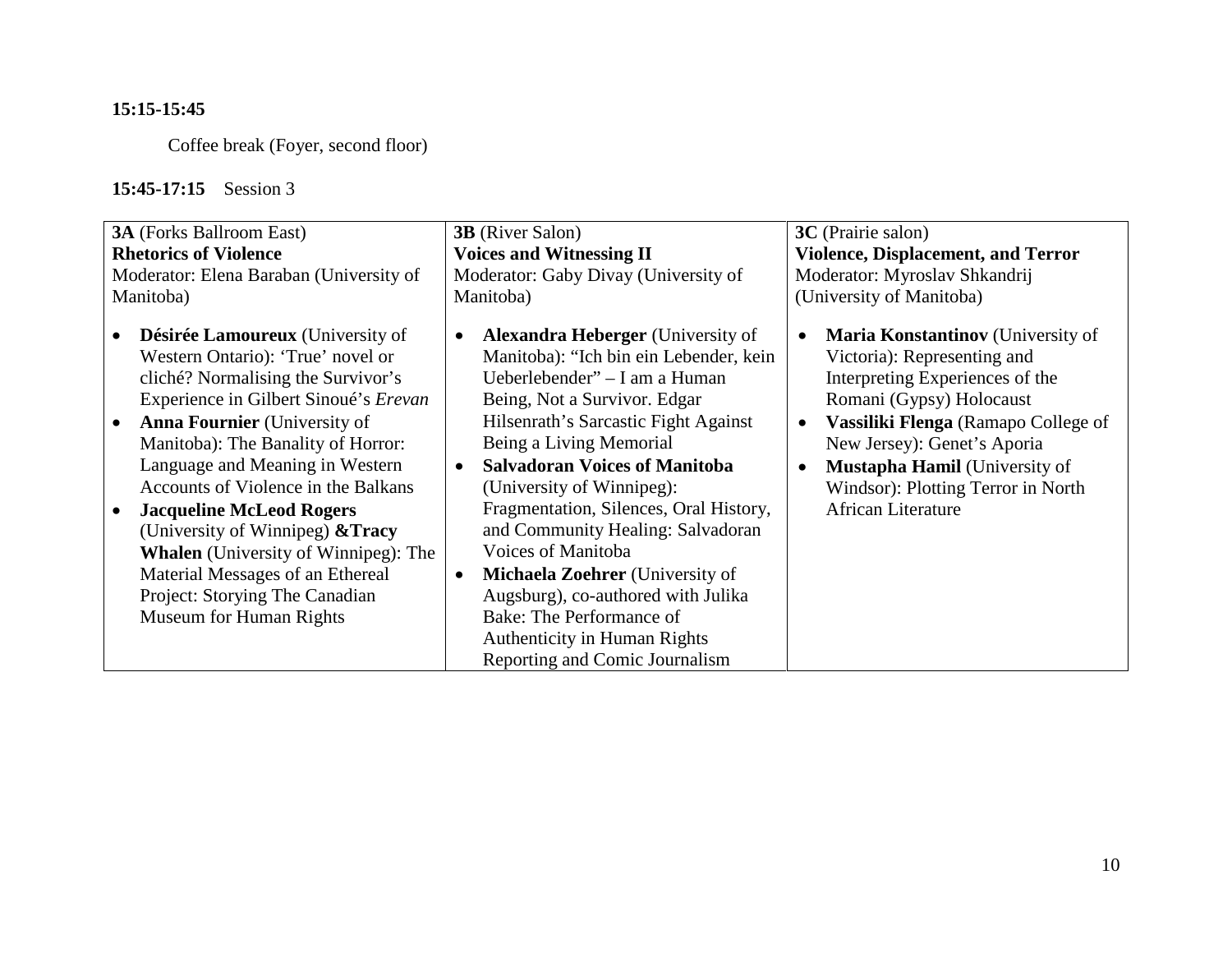#### **17:30-18:30** Session 4

| <b>4A</b> (Forks Ballroom East)                                                                                                                                                                                                                                                                                                                                   | <b>4B</b> (River Salon)                                                                                                                                                                                                                                                                                                                                                       |
|-------------------------------------------------------------------------------------------------------------------------------------------------------------------------------------------------------------------------------------------------------------------------------------------------------------------------------------------------------------------|-------------------------------------------------------------------------------------------------------------------------------------------------------------------------------------------------------------------------------------------------------------------------------------------------------------------------------------------------------------------------------|
| <b>Justice and Education</b>                                                                                                                                                                                                                                                                                                                                      | <b>Memorialization of the Holocaust</b>                                                                                                                                                                                                                                                                                                                                       |
| Moderator: Anna Fournier (University of Manitoba)                                                                                                                                                                                                                                                                                                                 | Moderator: Walburga Bshouty (University of Manitoba)                                                                                                                                                                                                                                                                                                                          |
| <b>Natasha Reid</b> (Concordia University): Social Justice Art<br>Education: The Contemporary Art Museum as a Location for<br>Dialogue<br>Joanna Black (University of Manitoba), co-authored with<br>Orest Cap & Denis Hlynka: Learning through Representation<br>of Human Rights Issues: Using Digital Technologies in an Art<br><b>Education Research Study</b> | <b>Rachel Erickson</b> (University of London): Multiple<br>$\bullet$<br>Mediations: Issues of Identification and Representation in<br>Holocaust Education at the Wiener Library<br><b>Deborah Schnitzer</b> (University of Winnipeg): Holocaust<br>$\bullet$<br>Fact as/and Fiction: Reckoning the Irreconcilable in the<br>Writing of the woman who swallowed West Hawk Lake |

**19:30** Reception, Cash Bar (Forks Ballroom West)

**20:00 (-max 23:00):** Hotel Inn at the Forks (Forks Ballroom West)

#### **Banquet**

During dessert (2 brief speeches on 53 years history of the LCMND):

- Dr. Rory Egan (University of Manitoba)
- Chandice Johnson (North Dakota State University)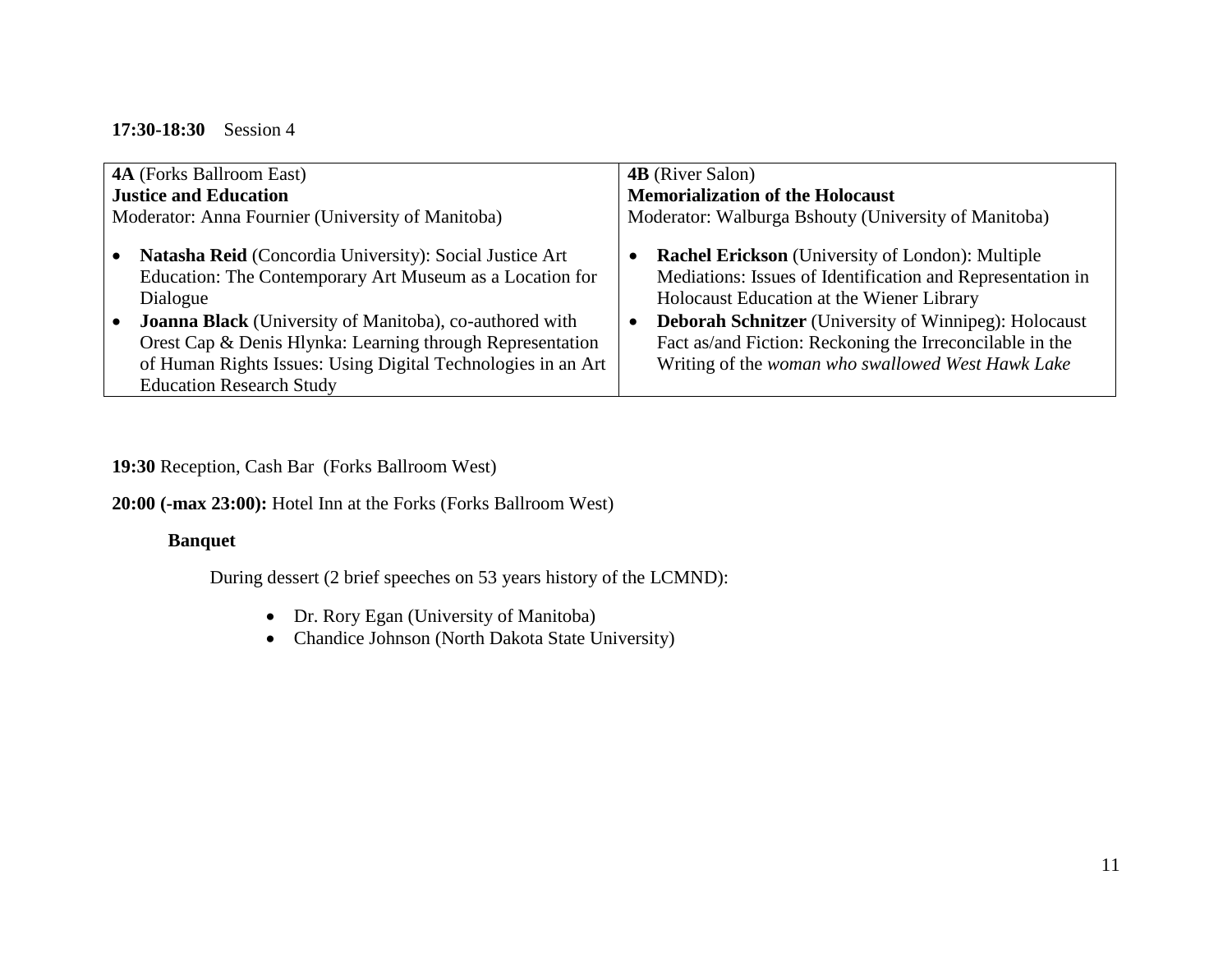## **Saturday, Oct. 13, Hotel Inn at the Forks**

**8:30-12:00** Conference Registration (Foyer, second floor)

Book exhibit Fermwood Books (Foyer, second floor, 9:00-11:00 a.m.)

**8:30-9:00** Light Continental Breakfast (Foyer, second floor)

**9:00-10:30** Session 5

| <b>5A</b> (Forks Ballroom East)          | <b>5B</b> (River Salon)                                   | 5C (Prairie Salon)                               |
|------------------------------------------|-----------------------------------------------------------|--------------------------------------------------|
|                                          | Violence and the Indigenous Other                         | Soviet War Memory (sponsored by the              |
| A Virtual Exbihit "The Salvadoran"       | Moderator: Mark Meuwese (University of                    | Program for Central and East European            |
| Voices of Manitoba" with members of the  | Winnipeg)                                                 | Studies, University of Manitoba)                 |
| Salvadoran community (cf. session 3B for |                                                           | Moderator: Magda Blackmore                       |
| academic presentation)                   | <b>Ron Fischer</b> (Minot State University):<br>$\bullet$ | (University of Manitoba)                         |
|                                          | The Medicine in Louise Erdrich's Love                     |                                                  |
|                                          | Medicine                                                  | <b>Reeta Kangas</b> (University of<br>٠          |
|                                          | <b>Heather Allen</b> (University of Manitoba):            | Turku): Hitler's Dogs: Animal                    |
|                                          | Bridging the Gap of Apathy:                               | Symbolism in Soviet Political                    |
|                                          | Representations of History through                        | Cartoons of the "Great Patriotic"                |
|                                          | Fiction in the Works of Tomson Highway                    | War", 1941-1945                                  |
|                                          | <b>Evan Bowness</b> (University of Manitoba)              | <b>Elena Baraban</b> (University of<br>$\bullet$ |
|                                          | & Amelia Curran (Carleton University):                    | Manitoba): The Film Front: The                   |
|                                          | Racialized Policing in Winnipeg: A                        | First Soviet Films of the Cold War               |
|                                          | Critical Discourse Analysis of Online                     | Tatjana Schell (North Dakota State<br>$\bullet$  |
|                                          | Comments                                                  | University): A Ball Game: On                     |
|                                          |                                                           | Bouncing Between Accuracy and                    |
|                                          |                                                           | <b>Fluency in Translation</b>                    |
|                                          |                                                           |                                                  |

**10:30-11:00** Coffee break (Foyer, second floor)